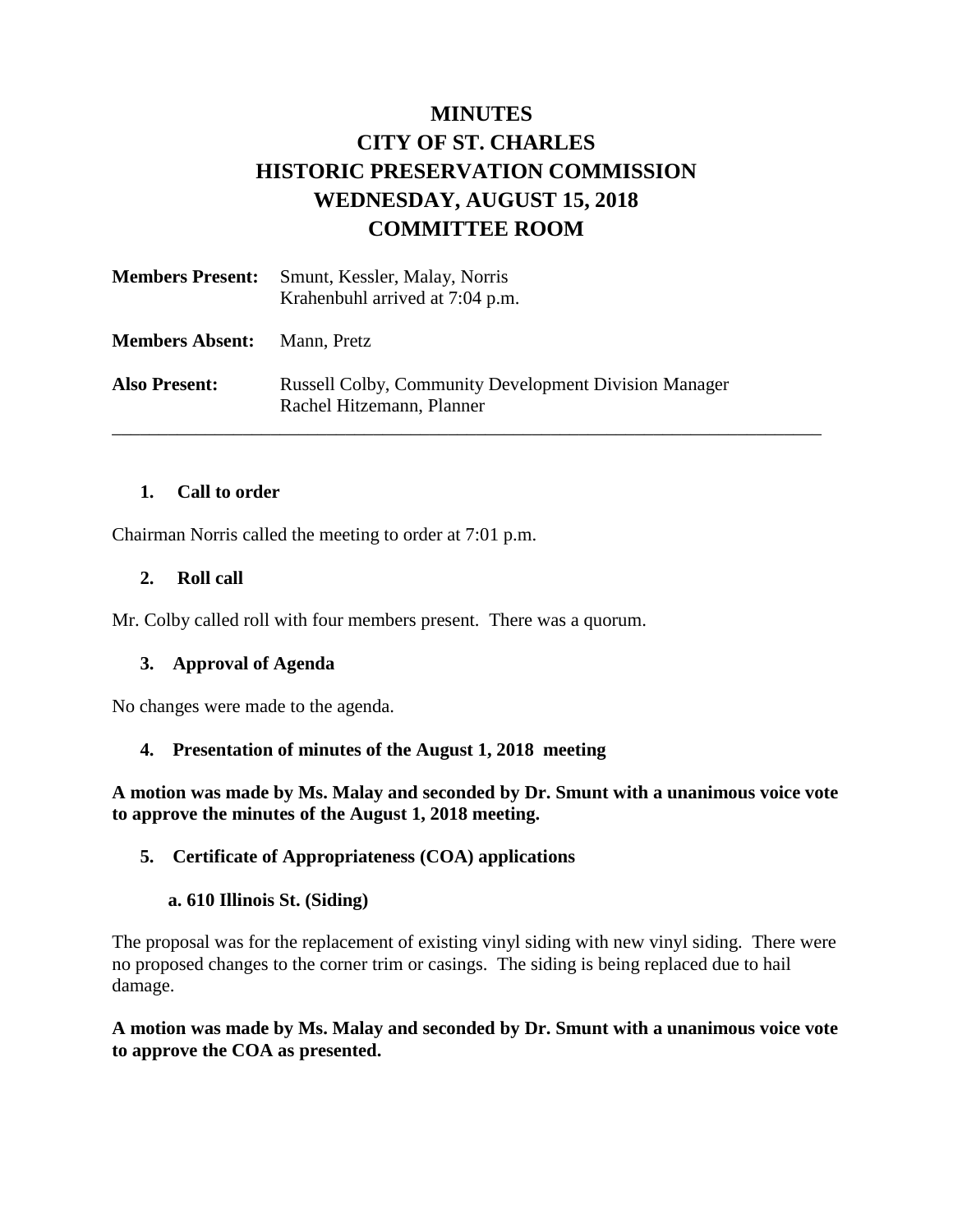Historic Preservation Commission Minutes – August 15, 2018 Page 2

# **b. 12 N. 3rd St. (Patio)**

Rich Simpson, the owner, was present.

The Commissioners reviewed a drawing that was submitted showing the intersection of the roof and the parapet wall. Mr. Simpson was seeking direction as to how to proceed with obtaining the construction drawings.

Dr. Smunt said the addition of the outdoor space will not have a negative impact on the structure's architecture or the surrounding area. Ms. Malay mentioned they have tried for years to get more outdoor dining in the downtown area and this proposal was in keeping with that vision. However, she questioned if there was any control over liquor and asked if Mr. Simpson had contacted the Liquor Commission yet. Mr. Simpson stated he was advised to get approval from the Historic Preservation Commission first.

Mr. Colby suggested the Commission table the item until the construction drawings were provided. He noted the Commission could also provide a recommendation to the Liquor Commission to help move that process forward. Based on the feedback provided, Mr. Simpson would be able to proceed with obtaining his construction drawings.

**A motion was made by Dr. Smunt and seconded by Ms. Malay with a unanimous voice vote to recommend approval to the Liquor Commission of a liquor license based upon a favorable opinion of the design and contingent upon the final drawings being submitted. The COA will be issued after construction plans are reviewed.** 

**A motion was made by Ms. Malay and seconded by Mr. Kessler with a unanimous voice vote to table the COA review.** 

# **c. 117 N. 5th Ave. (Garage doors)**

The proposal was for the replacement of the garage door and the side entry door. Dr. Smunt supported the use of the larger garage door, but felt the side door should mimic the craftsman style of the front door and/or windows. He suggested changing the configuration of the windows to a vertical style. The current side door is too colonial in style and does not match the home. A suggestion was made to look into using Stockbridge II designed window inserts and a ranch designed door.

**A motion was made by Ms. Malay and seconded by Dr. Smunt with a unanimous voice vote to approve the COA contingent upon using craftsman style doors.**

#### **6. Grant Applications**

None.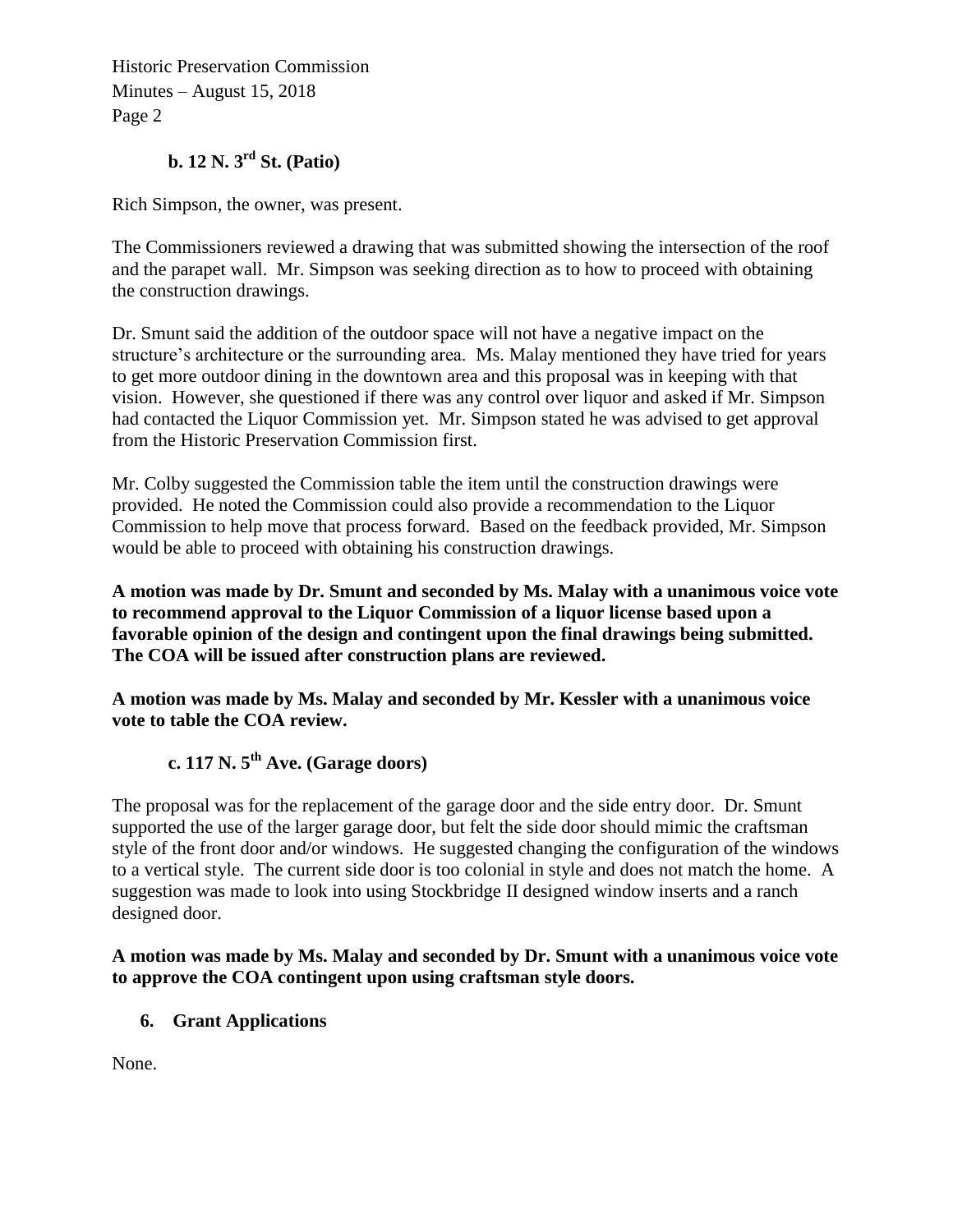Historic Preservation Commission Minutes – August 15, 2018 Page 3

## **7. Landmark Applications**

# **a. 516 N. 3rd Ave.**

A signed application was submitted for review. The Commissioners proposed naming the property The Curtis House or Franklin E. Curtis and noted the property could be nominated based on its architectural and historical significance. Dr. Smunt commented that the windows had been replaced and they will need clarification on the materials that were used.

#### **A motion was made by Mr. Krahenbuhl and seconded by Ms. Malay with a unanimous voice vote to proceed to set the date for the public hearing.**

**8. Preliminary Reviews –** Open forum for questions or presentation of preliminary concepts to the Commission for feedback.

# **a. 117 N. 5th Ave. (dormer/roof/windows)**

The home has a very low roof pitch and the homeowner would like to make that into a more useable space. Some of the options under consideration are:

- Converting the hip dormer to a gabled dormer. This would allow the dormer to have more room to potentially make the windows taller.
- Converting the north and south dormers into a longer shed dormer to help open up the second floor.
- Changing the roof pitch to match the home to the south that has a steeper roof pitch, but still maintain the look of having dormers on all three sides.

The Commissioners said keeping the hip dormers that match the hip pitch of the main roof would be ideal. If the pitch isn't changed, they suggested using a shed dormer on the side.

It was noted that this was neither a landmarked nor a highly significant structure. However, it is considered a contributing structure. It was noted the importance of the craftsman architecture contributed to the overall character of the historic district. The Commission would like to see the homeowner stay within the realms of good proportions. They need to see drawings of the proposed options to provide better direction.

The Commissioners referred to the house next door which appears to have the same construction. However, it has a different room. They suggested speaking with the homeowner to see how their space works for them and what issues they encountered.

It was recommended that all attempts to salvage and repair all the original windows should be made as a first priority. If replacement is necessary, using the same light pattern would be essential. The Commissioners discussed several window options and said the homeowner is welcome to return for further discussion when he has more information to share.